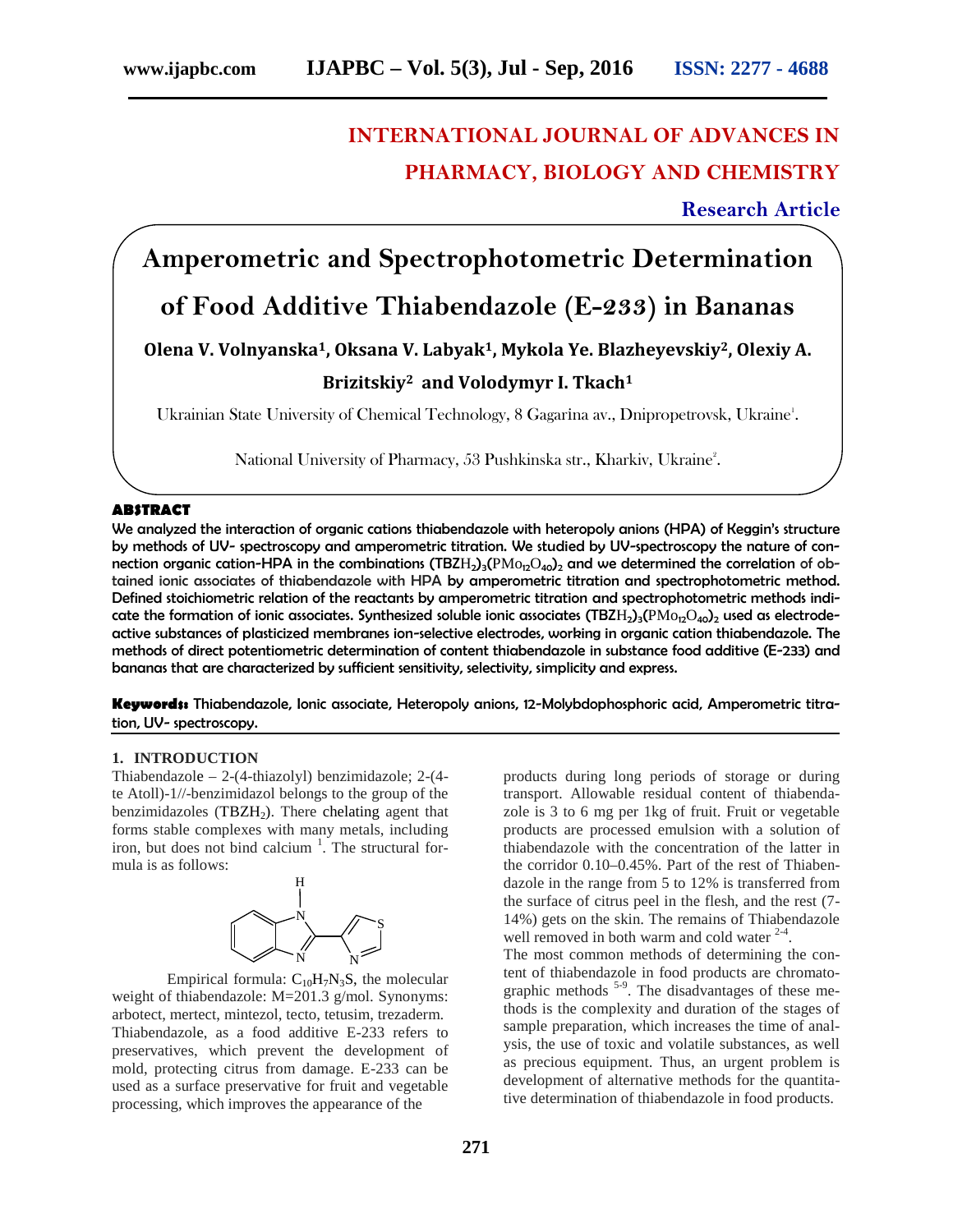The use of electrochemical analysis (amperometric titration and direct potentiometry) is an alternative to the existing methods and gives you the opportunity to develop new simple and rapid methods for the quantitative determination of thiabendazole in food production, which will differ sufficient analytical and metrological parameters (expressly, sensitivity, selectivity), simplicity and low cost of the equipment.

In this paper we propose a new method for the quantitative determination of thiabendazole in substance a food additive E-233 and in food products by the method of direct potentiometry using ion-selective electrodes sensitive to organic cation of thiabendazole. To obtain electrode active material (substance) (EAS) for ion-selective electrodes as counter ions were used heteropoly anions patterns of Keggin's <sup>12</sup>. The study  $Ag \mid AgCl$ , of the reaction between 12-molybdophosphoric acid (MPA) with an organic cation of thiabendazole allowed to use this reaction as an analytical amperometrical during the titration, and the poorly soluble product of this reaction with ion-associative nature of the relationship between heteropoly acid (HPA) and organic cation  $(OC)$  – as EAS in the development of ion-selective electrodes (ISE), back to the organic cation of thiabendazole.

# **2. MATERIALS AND METHODS**

#### *2.1. Reagents*

In this work, we used the following chemical reagents:

PA (12- molybdophosphoric acid)  $3PMo_{12}O_{40} \times 26$   $20$ , grade "*p.a.*", MPA weight 2.2959 g concentration of  $10^{-2}$  mol/l was dissolved in distilled water in a flask to 100.0 ml. the Solution was heated on a water bath until complete dissolution of the sample.

Thiabendazole, Pharmacopeia purity, a portion of thiabendazole weight 0.0503 g concentration of  $10^{-2}$ mol/l was dissolved in distilled water with 1-3 drops of HCl (2 mol/l) in the flask to 25.0 ml.

## *2.2. Preparation of reagents for the manufacture of the membranes of ISE*

Polyvinyl chloride (PVC), grade C-70 "*puriss.*" – the matrix of the membrane, cyclohexanone (CH), grade "p.a" – the solvent matrix. As membrane solvents – plasticizers used organic solvent: tricresyl phosphate (TCP) brand "*puriss.*". As electrode active substances (EAS) used associates of organic cations thiabendazole (TBZ  $2^{2+}$ ) heteropoly anions 12- molybdophosphoric of heteropoly acid –  $(TBZ_{2})_3$ ( $_{12 \t 40})_2$ . The plasticized PVC membrane based on the membrane of the solvent-plasticizer – TCP for ISE synthesized by standard methods  $^{10}$ : 0.45 g of PVC was dissolved in 4.5 ml of CH at low heat on a water bath

under stirring until complete dissolution. Separately prepared solution of the sample in the range 0.010 g air with 1.1 ml of membrane solvent plasticizer in a water bath and stirred well until complete dissolution. The resulting solutions in the form of a clear homogeneous liquid mixture was transferred into a Petri dish with a diameter of 50 mm After complete evaporation of the TT from the mixture under a fume hood (3-4 days) gave a clear, slightly orange elastic film of plasticized polyvinyl chloride membrane. Before using ISE was soaked in a solution with a concentration corresponding to the middle of the range of concentrations that is determined.

For registration of the electrode characteristics using an electrochemical cell:

 $KCl(sat.)$  STD. solution  $(TBZH_2^{2+})$  Membrane Wiesn. solution  $(TBZH_2^{2+})$ ,  $(10^{-3})$  KCl (sat.), AgCl Ag.

# *2.3. The apparatuses and methods of research*

Potentiometric studies were performed on ionomer EV-74 and applied a system of electrodes: indicator – is ISE on the organic cation of Thiabendazole and the reference electrode – electrode chloridine.

## The method for quantitative determination of Thiabendazole

Prepare a series of model solutions. For this sample within the content of 5.00–5.50 mg thiabendazole transferred to a volumetric flask 25.0 ml and adjusted to the mark with distilled water. The concentration of the resulting solution of thiabendazole is 0.01 mol/l. then from the prepared solution by the method of dilution prepare a series of model solutions of thiabendazole within concentrations  $1 \times 10^{-2} - 1 \times 10^{-6}$  mol/l and record the electrode characterization ISE for this series. After thorough mixing, the working solution is transferred to an electrochemical cell system electrodes: the indicator ion selective electrode reversible to the cation of the organic thiabendazole and chloridine as the reference electrode. By using the ionomer measure electromotive force and gradually schedule define the content of thiabendazole.

The optical density of pure solutions of thiabendazole, and solutions of ionic associates with HPA  $12 \t40^3$  was measured on the spectrophotometer  $SP - 46.$ 

To establish the possible composition of the associates of thiabendazole with HPA was carried out with the direct saturation of water solution molybdophosphoric acid (MPA) with a concentration of  $10^{-5}$ mol/l  $10^{-5}$  M solution of thiabendazole.

The composition of the associates of thiabendazole with HPA by UV-spectroscopy.

To establish the ratio of reacting components  $[TBZH<sub>2</sub><sup>2+</sup>]$ :[ <sup>2+</sup>]:[<sub>12 40</sub><sup>3-</sup>] 10 volumetric flasks with a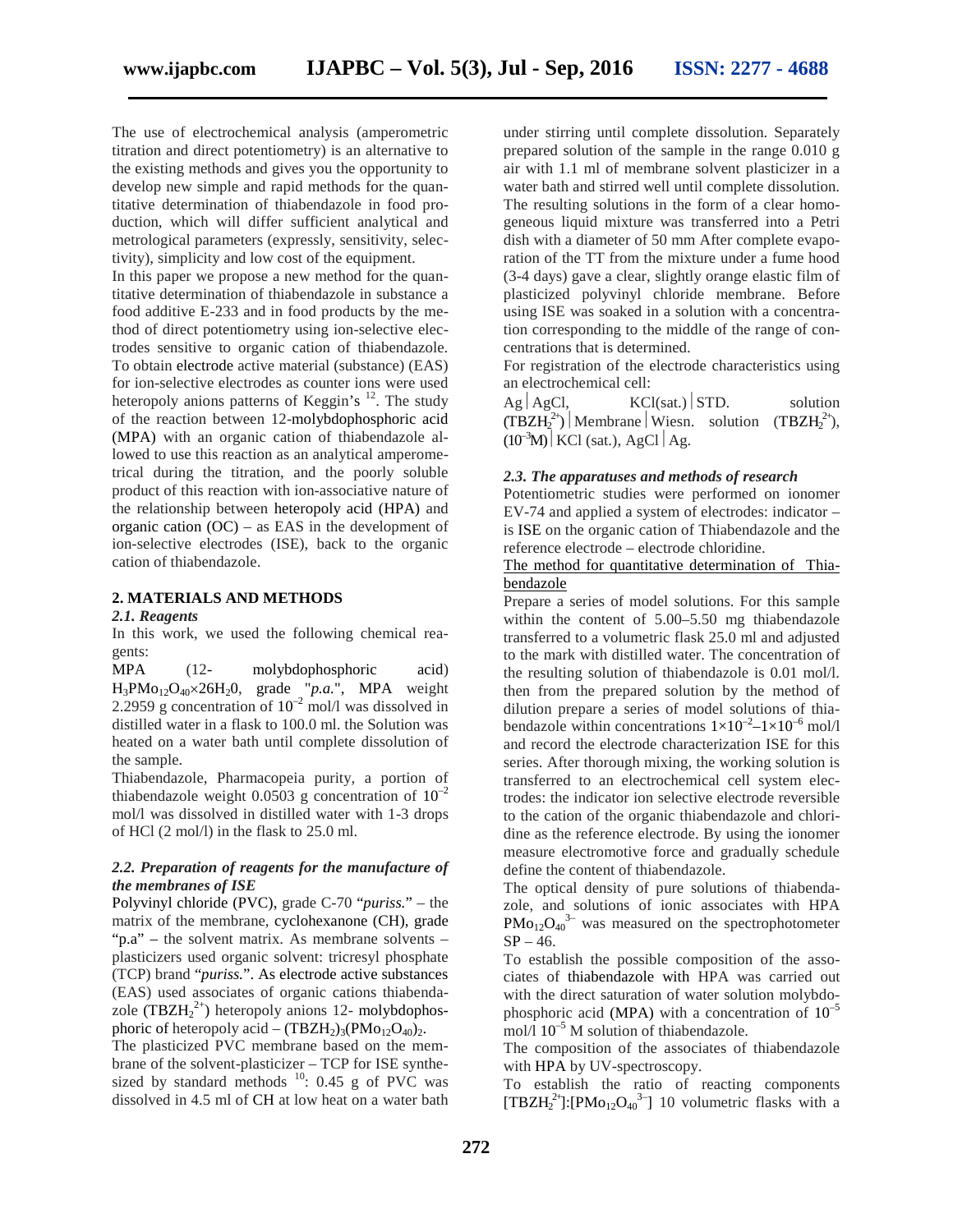volume of 25.0 ml was injected at 4.0 ml MPA with a concentration of  $10^{-5}$  mol/l was added to each flask different amounts of an aqueous solution of thiabendazole with a concentration of  $10^{-5}$  mol/l at pH=4.0: 1.0; 2.0; 3.0; 4.0; 5.0; 6.0; 7.0; 8.0; 9.0; 10.0 ml, bring the volume of each flask to the mark with water and determined the optical density of the obtained solutions at  $=238$  nm, l=1 cm the results of detection buted to of the saturation curve was built and was determined the ratio of the reacting components.

#### **3. RESULTS AND DISCUSSION**

To determine many organic dietary supplements that contain basic Nitrogen atom, are widely used as analytical reagent of heteropoly acid (HPA) Keggin's  $10-12$ . Earlier by us  $11$  developed a method for quantifying food additives E-233 (thiabendazole) by the method of amperometric titration with 12- molybdophosphoric heteropoly acid using as an analytical reagent-precipitator heteropoly anion of 12 molybdophosphoric heteropoly acid with indication of equivalence point-current electrochemical reduction of HPA. Determined the ratio of the reacting components in the interaction of thiabendazole with IFC according to the results of amperometric titrations (n=5, P=0.95) [TBZ  $2^{2+}$ ]:[  $2^+$ ]:[ $\begin{bmatrix} 12 & 40 \\ 12 & 40 \end{bmatrix}$ =3:2. Based on the results of amperometric titrations can be concluded about the education slightly soluble in<br>water ion associate general formula water ion associate general formula  $(TBZ_2)$ <sub>3</sub>( $_{12,40}$ )<sub>2</sub>. The developed method is characterized by sufficient sensitivity  $(1\times10^{-4} \text{ mol/l})$ , selectivity and expressly.

# *3.1. Study of the reactions of interaction of 12 molybdophosphoric acid HPA with Tiabendazole the method of UV spectroscopy*

The method of UV-spectroscopy study of the reaction of interaction HPA of 12-molybdophosphoric acid with Thiabendazole. Absorption spectra of investigated compounds were recorded in the range of 200- 340 nm in quartz cuvettes with a layer thickness of 1 cm. As solvent and solution comparison for thiabendazole used distilled water.

UV spectra of aqueous solutions of thiabendazole in a wide range of pH are characterized by the presence of intense absorption bands in the range of 200-340 nm (Fig.1).

According to the literature data  $12$ , aqueous solutions of thiabendazole have two maximum absorption at a wavelength of 243 nm and 302 nm. As can be seen from Fig. 1 most closely corresponds with the literature absorption spectrum of thiabendazole obtained at pH=4.0, absorption bands of solutions at other pH values shifted due to changes in medium acidity.

Band with a maximum absorption at 200-215 nm, corresponds to the presence in the molecule of thiabendazole group NH has a medium intensity and appears due to the free pair electrons in the Nitrogen atom (there is a transition n \*). In the interval 224- 238 and 300 nm for aqueous solutions of thiabendazole observed absorption band, which can be attri-\* and n \* transitions due to the presence in the molecule of thiabendazole C=N.

Absorption spectra of 12-molybdophosphoric acid characterized by the presence of intense absorption bands in the range 207-220 nm, which belongs to the electron transfer from the orbitals localized on the Oxygen atoms, the metal atom of the end links O=Me  $($  –  $)$  <sup>12</sup>, and less intensive bands of charge transfer through bridged connections  $- - (260-280)$ and 320-330 nm).

UV spectra of an aqueous solution of compounds associate  $(TBZH<sub>2</sub>)<sub>3</sub>(Mo<sub>12</sub>O<sub>40</sub>)<sub>2</sub>$  (Fig. 2) contains absorption bands, characteristic of the interacting substances (HPA, TBZ), which testifies to the immutability of their structure and confirms the associative nature of the interaction. In addition, in the spectrum of the observed deviation from additivity of absorption. This can be explained by the fact that during the formation of ionic associates of HPA and an organic cation of thiabendazole, which has several nitrogen atoms of the optical density of the ion associate is somewhat reduced in comparison with the organic cation of thiabendazole due to compaction of the molecular structure of organic cations in ionic associate

In table 1. provides a generalized basic absorption bands of UV spectra of HPA, the organic cation of thiabendazole and their compounds.

It was also found the ratio of the obtained ionic associates of thiabendazole with HPA spectrophotometric method and amperometric titration.

To establish the possible correlation of the associates of thiabendazole HPA was carried out with the direct saturation of water solution of molybdophosphoric acid with a concentration of  $10^{-5}$  mol/l  $10^{-5}$  M solution of thiabendazole. According to the results of measurements build the curve of saturation (Fig.3) and determined the ratio of the reacting components.

The ratio of components in combination with the results of determination amounted to  $[TBZH<sub>2</sub><sup>2+</sup>]:$ <sup>2+</sup>]:[<sub>12 40</sub><sup>3-</sup>] = 3:2 thus formed associate composition (TBZH<sub>2</sub>)<sub>3</sub>( $Mo_{12}O_{40}$ )<sub>2</sub>.

For a more detailed study of the composition of the associate and confirm the obtained data, the ratio of components in the formation of associates of thiabendazole with  $12\quad 40^{3-}$  were also determined  $11$ by the method of amperometric titration. The results of amperometric titrations established that the ratio of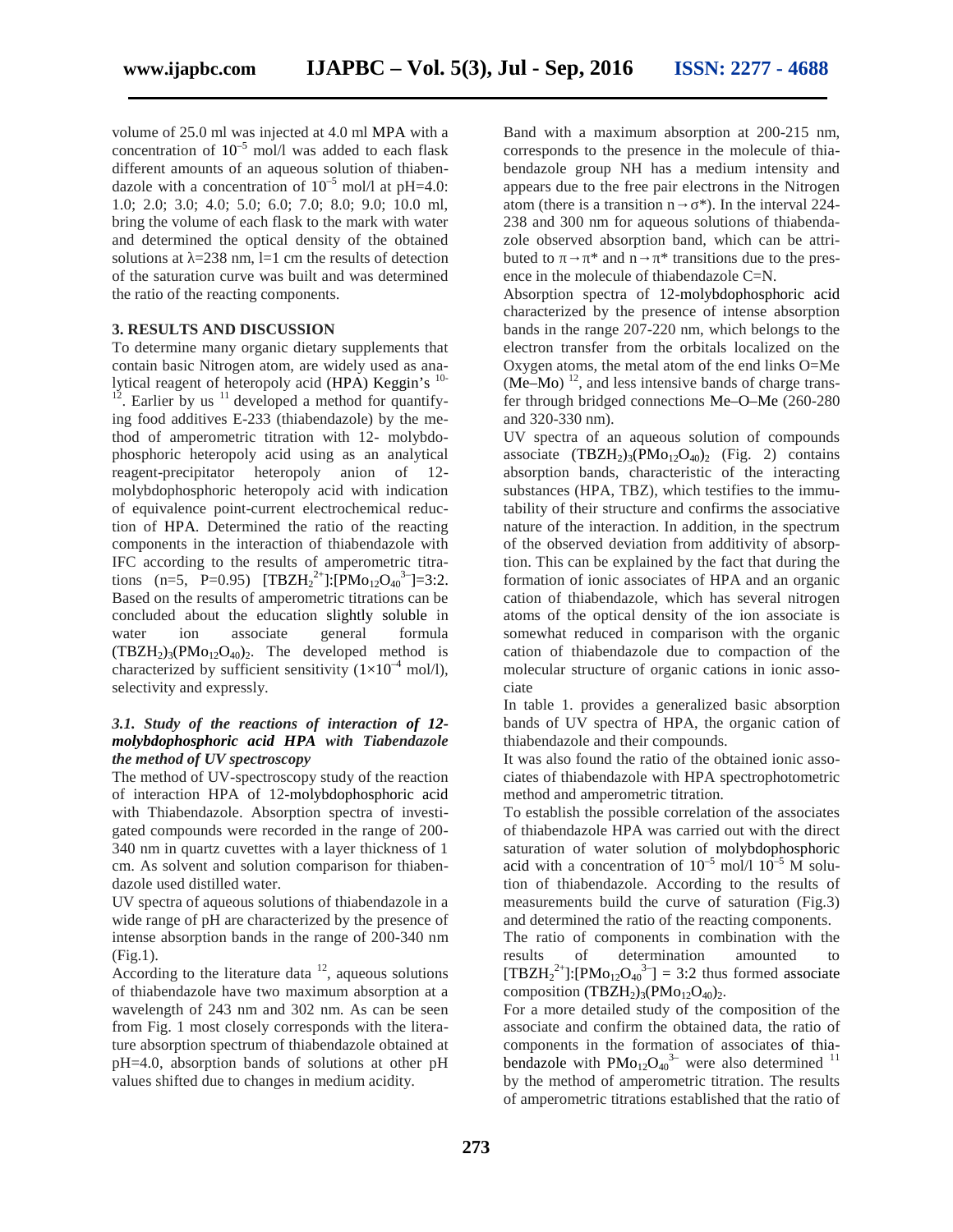the reacting components at  $P=0.95$  and  $n=7$  is  $[TBZH<sub>2</sub><sup>2+</sup>]:$  $2^{2+}$ ]:  $\left[1\right]$   $\left[1\right]$   $40^{3-}$ ] =3:2, which confirms the formation of poorly soluble compound with ion associative nature of the relationship between the composition  $(TBZH<sub>2</sub>)<sub>3</sub>(12.40)<sub>2</sub>.$ 

The results of UV - spectroscopic studies of reactions of the interaction of HPA with an organic cation of thiabendazole as well as information on the stoichiometric ratios of the reacting components has allowed us to synthesize soluble, persistent HPA associates with O thiabendazole.

Thanks to this we have developed ionselective electrodes (ISE), sensitive to organic cation of thiabendazole  $(TBZH_2^{2+})$  with plasticized polyvinylchloride membrane, in which EAS are used as ion associates  $(TBZH<sub>2</sub>)<sub>3</sub>(Mo<sub>12</sub>O<sub>40</sub>)<sub>2</sub>.$ 

#### *3.2. The electrode characteristics of the ISE*

To construct a calibration graph  $(E, mV-)$  prepared a series of standard aqueous solutions of thiabendazole with concentrations ranging from  $10^{-2}$  to  $10^{-6}$ mol/l.

In table 2 shows characteristics of the electrode ISE, convertible to organic cation of thiabendazole with EAS on the basis of thiabendazole O and heteropoly anions  $PMo_{12}O_{40}^{3-}$ .

As can be seen from the table 2 the quantitative content of EAS in the membrane does not significantly affect the basic characteristics of the developed electrode ISE. When comparing membrane solvent plasticizers the best electrode characteristics are observed when using membranes on the basis of the Tricresyl phosphate, the linearity is in the concentration range of thiabendazole from  $10^{-2}$  to  $10^{-5}$  mol/l.

The turnover of the synthesized membrane to the organic cation of Tiabendazole is observed in the concentration range of thiabendazole from  $10^{-2}$  to  $10^{-1}$  $<sup>5</sup>$  mol/l (Fig. 4)</sup>

Thus, the slope of the electrode function S developed ISE is equal to the slope of the straight-line dependence and makes 30.0 mV/p*c*, which suggests that the slope is close to theoretical for doubly charged ions, which is typical for an aqueous solution of thiabendazole in an acidic medium.

#### *3.3. The influence of acidic environment*

The influence of pH on the slope of the electrode function of ISE, convertible to organic cation of thiabendazole (Fig. 5). For construction of calibration graphs (E, mV-p*c*) prepared a series of aqueous solutions of thiabendazole with concentrations from  $10^{-6}$ to  $10^{-2}$  mol/l. pH value was maintained with solutions of H<sub>2</sub>SO<sub>4</sub> and NaOH.

To study the dependence of electrochemical properties of ISE from pH values showed that the slope of

the calibration graphs retains a constant value at pH=3.0–4.0. If you increase the acidity of the solution is observed narrowing of the range of linearity and reduction of the slope of the electrode function. (Fig.5). Therefore, further research used a series of solutions at pH 4.0.

#### *3.4. Selectivity*

One of the most important electrode characteristics of ion-selective electrode is the potentiometric selectivity coefficient  $\dot{v}$ . The selectivity coefficient shows the possibility of potentiometric determination of the ion investigated (i) in the presence of ions interfering (j). The smaller the selectivity coefficient, the greater the selectivity in relation to ions, which are investigated in the presence of interfering ions, the ISE. If the selectivity coefficient  $\dot{v}_i$  is greater than one, in this case, the electrode is more sensitive to the interfering ion j is compared with the ion and that is determined. If  $_{i/1}$   $\lt$ 1, the electrode is selective to ions that is defined.

Selectivity coefficients of the developed ISE is relatively interfering inorganic ions  $Na^+$ ,  $K^+$ ,  $Ca^{2+}$ ,  $Mg^{2+}$ ,  $NH<sub>4</sub><sup>+</sup>$  were determined by the method of mixed solutions, which is based on the measurement of mixed potentials in solutions with constant content of interfering ion with variable ion concentration and that determined <sup>12</sup>. The coefficients are calculated according to the formula  $K^{pot}_{ij} = /$  i. The value of was found at the point on the experimental curve (Fig.6), the calculated selectivity coefficients of the developed ISE, are given in Table 3.

Thus, the selectivity of the ISE on the organic cation of thiabendazole on the background of interfering ions Na<sup>+</sup>, K<sup>+</sup>, Ca<sup>2+</sup>, Mg<sup>2+</sup>, NH<sub>4</sub><sup>+</sup> is 10<sup>-2</sup>, which allows for direct potentiometric measurements of thiabendazole in the presence of a hundredfold excess of  $Na<sup>+</sup>$ ,  $K^+$ ,  $Ca^{2+}$ ,  $Mg^{2+}$ ,  $NH_4^+$  ions.

Response time developed ISE determined by changes in the concentration of the ion potential is determined at low concentrations 2-3 min., and at high concentrations  $(10^{-3}$ – $10^{-2}$  mol/l) decreases up to 40-50 sec. The stability and reproducibility of the ISE indices over time does not change more than  $\pm$  (1.5–2.5) mV/day. Life time of ISE depends on how you store them the longest (60-65 days) he was at the electrodes, which are kept in a dry condition and for 10-15 min before the measurement was soaked in a solution with a concentration corresponding to the middle of the range of analyte concentrations  $(10^{-3} - 10^{-4} \text{ mol/l}).$ 

# **3.5. Quantification of thiabendazole in substance a food additive (E-233) and bananas**

Developed methods direct potentiometric determination of thiabendazole in substance a food additive (E-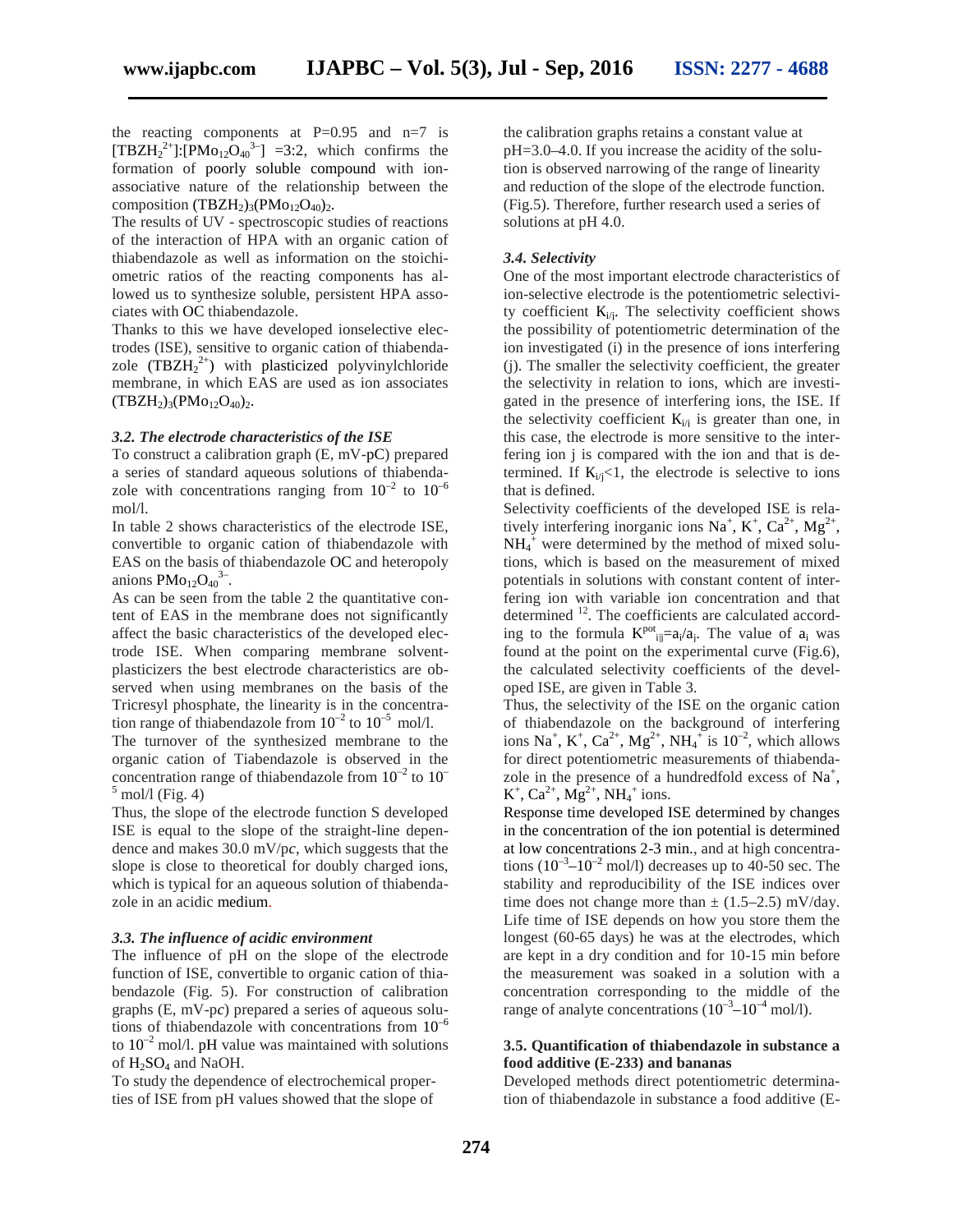233) and food products using the developed ISE. The developed methods were tested on samples of substances and food additives (E-233) and food products. For the analysis of food products was selected peel and banana pulp.

Prepare a series of model solutions. For this sample within the content of 5.0–5.5 mg of thiabendazole transferred to a volumetric flask 25.0 ml and adjusted to the mark with distilled water. The concentration of the resulting solution of thiabendazole is 0.01 mol/l. then from the prepared solution by the method of dilution prepare a series of model solutions of thiabendazole within concentrations  $1 \cdot 10^{-2} - 1 \cdot 10^{-6}$  mol/l and record the electrode characterization ISE for this series.

After thorough mixing, the working solution is transferred to an electrochemical cell system electrodes: the indicator ion selective electrode reversible to the cation of the organic thiabendazole and saturated silver chloride electrode – reference electrode. By using the ionomer measure electromotive force and gradually schedule define the content of thiabendazole. The linearity of functions is observed from 10–  $2-10^{-5}$  mol/L. Membrane with the content of EAS 0,010 g;  $MP - TCP$ ,  $pH=4,0$ ). The results of the direct potentiometric detection of organic cation of thiabendazole in substance a food additive E-233 using the developed ion-selective electrode are given in Table. 4. For the sample containing 5.00 mg of tiabendazole found  $5.07\pm0.04$  mg (P=0.95; n=7). In Table 4 shows the results of quantitative determination of thiabendazole method straight potentiometry. The correctness of the results of the determination of OC thiabendazole was checked by a method of additives. Aliquot to 25 ml of the analyzed solution was added to 1 ml of a standard solution of OK with a concentration of 1 mg/ml and measured the electrode potential after each supplement.

Thus, in Table 4 shows the data, confirming the correctness of the results of thiabendazole determination in substance and the absence of systematic errors

#### *3.6. Quantification of thiabendazole in cork banana*

Chopped with a knife, peel banana (100g) was placed in a glass and fill with water to 300 ml, then settles for 12 hours. Then the obtained solution was filtered through cheesecloth and transferred quantitatively into a measuring flask of 250 ml. the resulting solution was acidified with diluted HCl solution to pH=4.0.

Measure the potential of the ISE, reversible to the cation of thiabendazole in standard solutions of thiabendazole in a concentration range from  $10^{-6}$  to  $10^{-2}$ mol/l. Then measure the potential of the investigated solution, quantitatively transferred into the electrochemical cell with the electrode system: ISE, back to OC thiabendazole, as an indicator, and chlorobi as the reference electrode. By using the ionomer EV-74 measured electromotive force and gradually schedule determine the concentration of tiabendazole. The linearity of functions is observed from  $10^{-2}$ – $10^{-5}$ mol/l. Membrane with the content of EAS 0.010 g; membrane solvent – TCP, pH=4.0). The results of the direct potentiometric determination of thiabendazole in the peel of banana with use of the developed ion selective electrode are given in Table 5.

For the sample that contains 5.03 mg Tiabendazole found  $5.01\pm0.07$  mg (P=0.95; n=7).

According to the results of potentiometric determination it was calculated that the content of thiabendazole in the peel of banana is 5.03 mg / 100 g of the product (or 0.0503 mg tiabendazole in 1g of banana peel).

The results of quantitative determination of the content of thiabendazole in the peel of the banana by the method of direct potentiometry is characterized by high sensitivity  $(10^{-5} \text{ mol/l})$  and good repeatability.

## *3.7. Quantification of thiabendazole in the pulp of banana*

Finely chopped with a knife and suppressed the pulp of banana (100 g) was placed in a glass and fill with water to 250 ml, then settles for 12 hours. Then the obtained solution was filtered through cheesecloth and transferred quantitatively into a measuring flask of 200 ml, the resulting solution is acidified with a solution of HCl solution to pH=4.0.

Measure the potential of the ISE, reversible to the cation of thiabendazole in standard solutions of thiabendazole in a concentration range from  $10^{-6}$  to  $10^{-2}$ mol/l. Then measure the potential of the investigated solution, quantitatively transferred into the electrochemical cell with the electrode system: ISE, back to OC thiabendazole, as an indicator, and saturated silver chloride electrode as the reference electrode. By using the ionomer EV-74 measured electromotive force and gradually schedule determine the concentration of tiabendazole in the sample. The linearity of functions is observed from  $10^{-2}$ – $10^{-5}$  mol/l. Membrane with the content of EAS 0.010 g, membrane solvent – TCP, pH=4.0). The results of the direct potentiometric determination of thiabendazole in the pulp of banana with use of the developed ion selective electrode are given in table. 6.

For the sample that contains 4.02 mg Tiabendazole found  $3.98\pm0.07$  mg (P=0.95; n=7).

According to the results of potentiometric determination it was calculated that the content of thiabendazole in the pulp of the banana is 4.02 mg in 100 g of this product.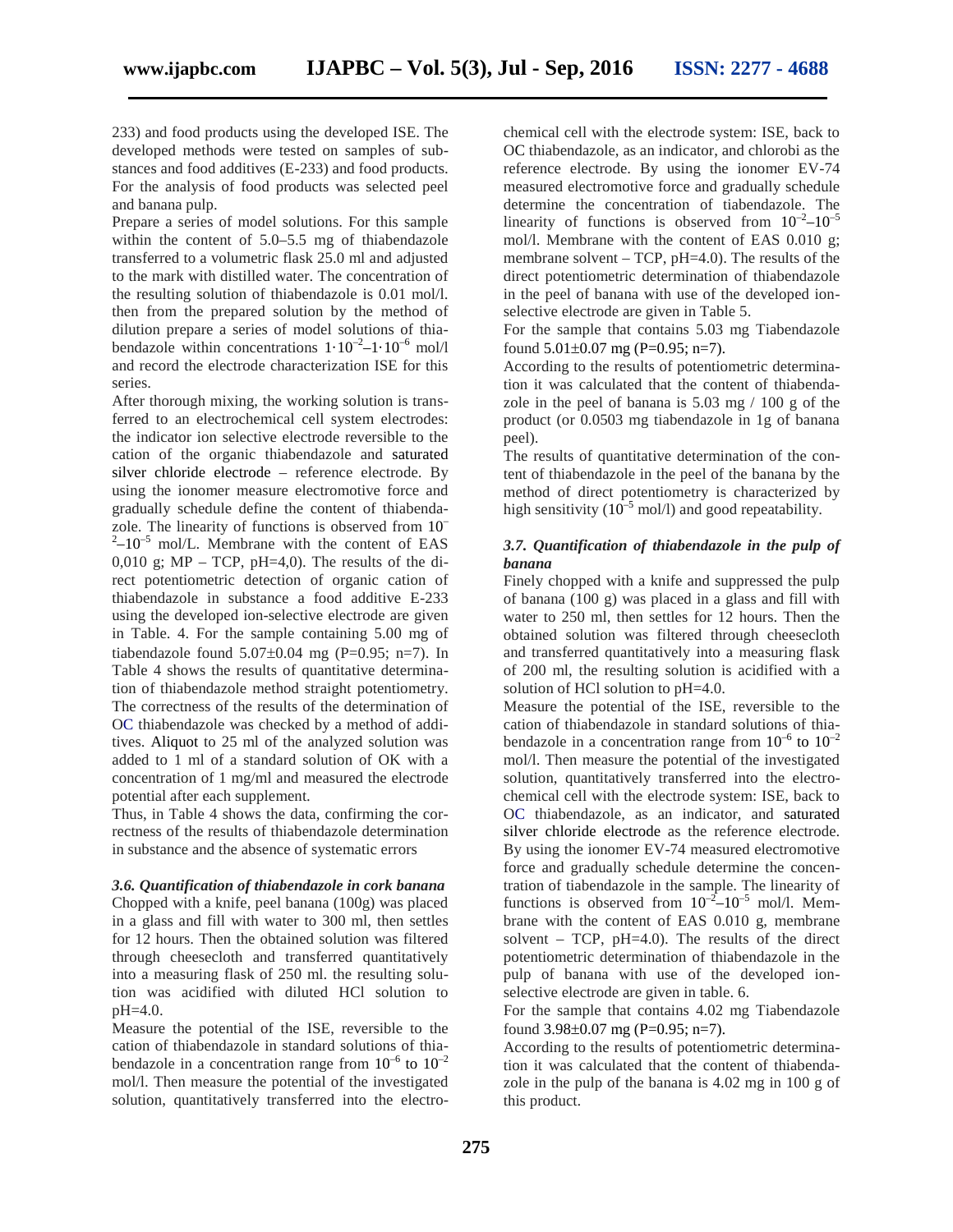# **4. CONCLUSIONS**

Thus, the study of the electrochemical characteristics of the developed ion-selective electrode reversible to the cation of the organic thiabendazole allowed to determine the optimal parameters and conditions of functioning of the ISE, to consider the peculiarities of the chemical behaviour of the substances under study and to develop simple and rapid (5-7 min) methodology amperometric titration and direct potentiometric determination of thiabendazole in substance a food additive (E-233) and bananas.

| <b>Table 1</b><br>$3-$<br>UV absorption spectra of the organic cation of thiabendazole and associate it with HPA<br>12<br>40 |                      |                                           |  |
|------------------------------------------------------------------------------------------------------------------------------|----------------------|-------------------------------------------|--|
| Compound                                                                                                                     | $_{\text{max}}$ , nm | features of UV-spectra                    |  |
|                                                                                                                              | 215                  | $208 - 217$ intensive                     |  |
| 12 4<br>$\overline{3}$                                                                                                       | 235                  | $222 - 232$ shoulder                      |  |
|                                                                                                                              | 320                  | weak                                      |  |
|                                                                                                                              | 238                  | $224 - 240$ intense in a wide range of pH |  |
| Thiabendazole                                                                                                                | 300                  | $294 - 302$ intensive                     |  |
|                                                                                                                              | 215                  | $204 - 215$ intensive                     |  |
| $(TBZH2)3(Mo12O40)2$                                                                                                         | 235                  | $222 - 232$ shoulder                      |  |
|                                                                                                                              | 238                  | $224 - 240$ intense in a wide range of pH |  |
|                                                                                                                              | 300                  | $294 - 302$ intense in a wide range of pH |  |
|                                                                                                                              | 320                  | weak                                      |  |

**Table 2 Electrode characteristics of ISE, back to O thiabendazole depending on various factors**

|                                          |                                          |       | meen oue enuracteristics of home such to O anuschausele uepending on various necess |  |
|------------------------------------------|------------------------------------------|-------|-------------------------------------------------------------------------------------|--|
| Plasticizer                              | The content of EAS in the<br>membrane, g | S, mV | The linearity interval, mol/l                                                       |  |
| $EAS - (TBZ_{2})_{3}$<br>$12 \quad 40)2$ |                                          |       |                                                                                     |  |
|                                          | $m=0.010$                                | 43    | $2.0 \cdot 10^{-4} - 1.0 \cdot 10^{-2}$                                             |  |
| <b>DBP</b>                               | $m=0.001$                                | 39    | $1.1 \cdot 10^{-4} - 1.0 \cdot 10^{-2}$                                             |  |
|                                          | $m=0.005$                                | 41    | $1.0 \cdot 10^{-4} - 1.0 \cdot 10^{-2}$                                             |  |
| <b>DOP</b>                               | $m=0.010$                                | 43    | $2.5 \cdot 10^{-4} - 1.0 \cdot 10^{-2}$                                             |  |
|                                          | $m=0.001$                                | 33    | $3.0 \cdot 10^{-5} - 1.0 \cdot 10^{-2}$                                             |  |
|                                          | $m=0.005$                                | 44    | $1.1 \cdot 10^{-4} - 1.0 \cdot 10^{-2}$                                             |  |
| T P                                      | $m=0.010$                                | 30    | $1.0 \cdot 10^{-5} - 1.0 \cdot 10^{-2}$                                             |  |
|                                          | $m=0.001$                                | 33    | $1.1 \cdot 10^{-5} - 1.0 \cdot 10^{-2}$                                             |  |
|                                          | $m=0.005$                                | 26    | $1.0 \cdot 10^{-5} - 1.0 \cdot 10^{-2}$                                             |  |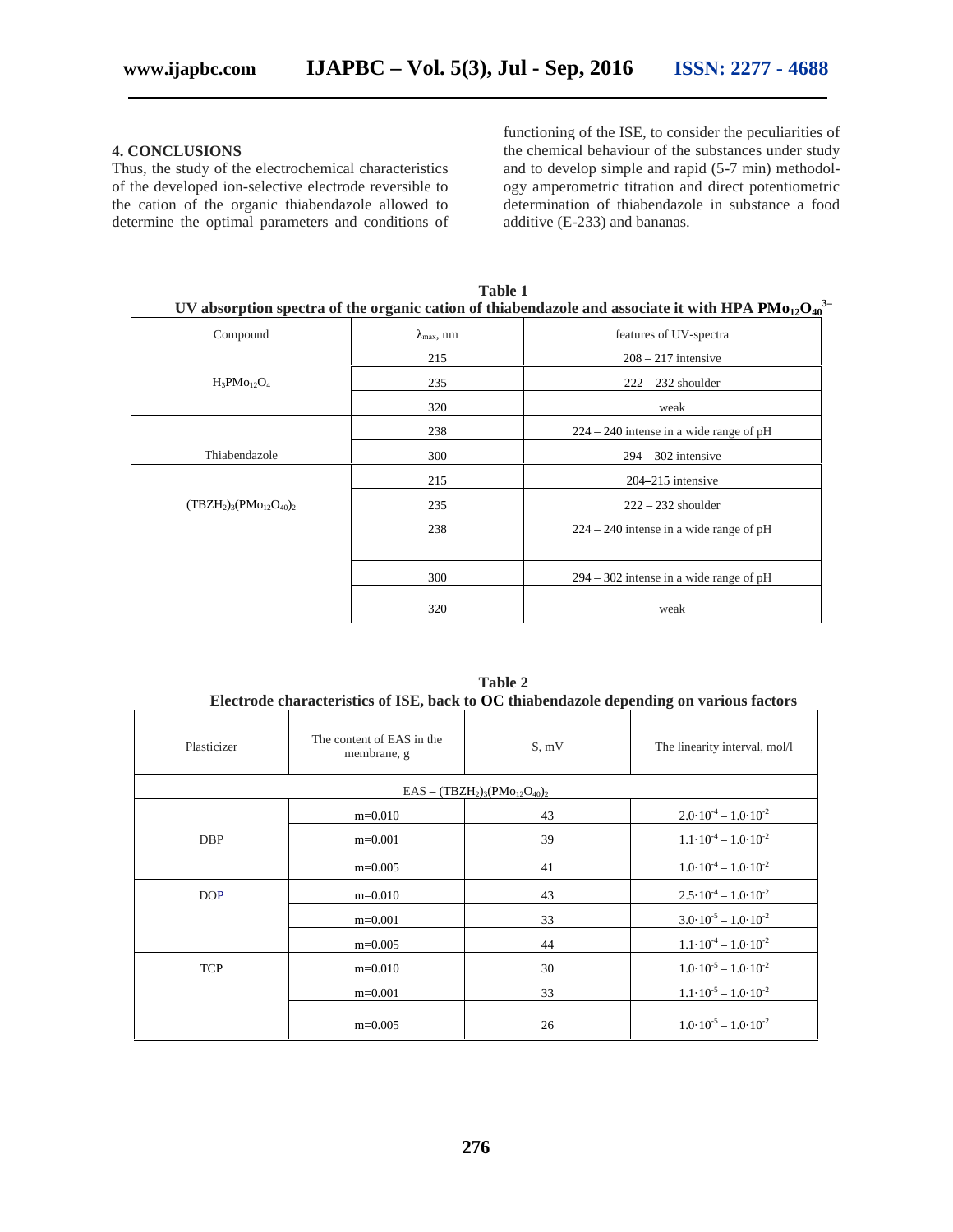| Table 3                                                                                                          |
|------------------------------------------------------------------------------------------------------------------|
| Potentiometric selectivity coefficients $P_{ij}^{tot}$ ISE, back to the organic cation of thiabendazole (i – de- |
| fined cation, <i>i</i> –interfering cation)                                                                      |

| $\sim$            | . .   |
|-------------------|-------|
| Interfering ion   | Ki/j  |
| $K^+$             | 0.010 |
| $Na+$             | 0.013 |
| $\mathrm{NH_4}^+$ | 0.105 |
| $2+$              | 0.013 |
| $\rm Mg^{2+}$     | 0.013 |
| <b>TBZH</b>       |       |

#### **Table 4**

**The results of the determination of thiabendazole in substance a food additive (E-233) and checking the correctness of the method of the direct potentiometry (n=7, P=0.95)**

| Entered           | Added thiabendazole, | Found thiabendazole, | $S_r$ |
|-------------------|----------------------|----------------------|-------|
| thiabendazole, mg | mg                   | $\pm \delta$ ) mg    |       |
|                   |                      | $5.07 \pm 0.04$      | 0.01  |
| 5.00              | 1.00                 | $5.88 \pm 0.05$      | 0.01  |
|                   | 2.00                 | $6.95 \pm 0.05$      | 0.01  |
|                   | 3.00                 | $7.89 \pm 0.15$      | 0.02  |

**Table 5 The results of the determination of thiabendazole in the peel of the banana by the method of direct potentiometry (n = 7, P =0.95)**

| Investigated sample | Entered thiabendazole,<br>mg | Found thiabendazole,<br>$\pm \delta$ ) mg | $S_{r}$ |
|---------------------|------------------------------|-------------------------------------------|---------|
| Cork banana         | 5.03                         | $5.01 \pm 0.07$                           | 0.017   |

**Table 6 The results of the determination of thiabendazole in the pulp of banana by the method of direct potentiometry**  $(n = 7, P = 0.95)$ 

| Investigated sample | Entered thiabendazole, mg | Found thiabendazole,<br>$\pm$ $\delta$ ) mg | $S_r$ |
|---------------------|---------------------------|---------------------------------------------|-------|
| The flesh banana    | 4.02                      | $3.98 \pm 0.07$                             | 0.02  |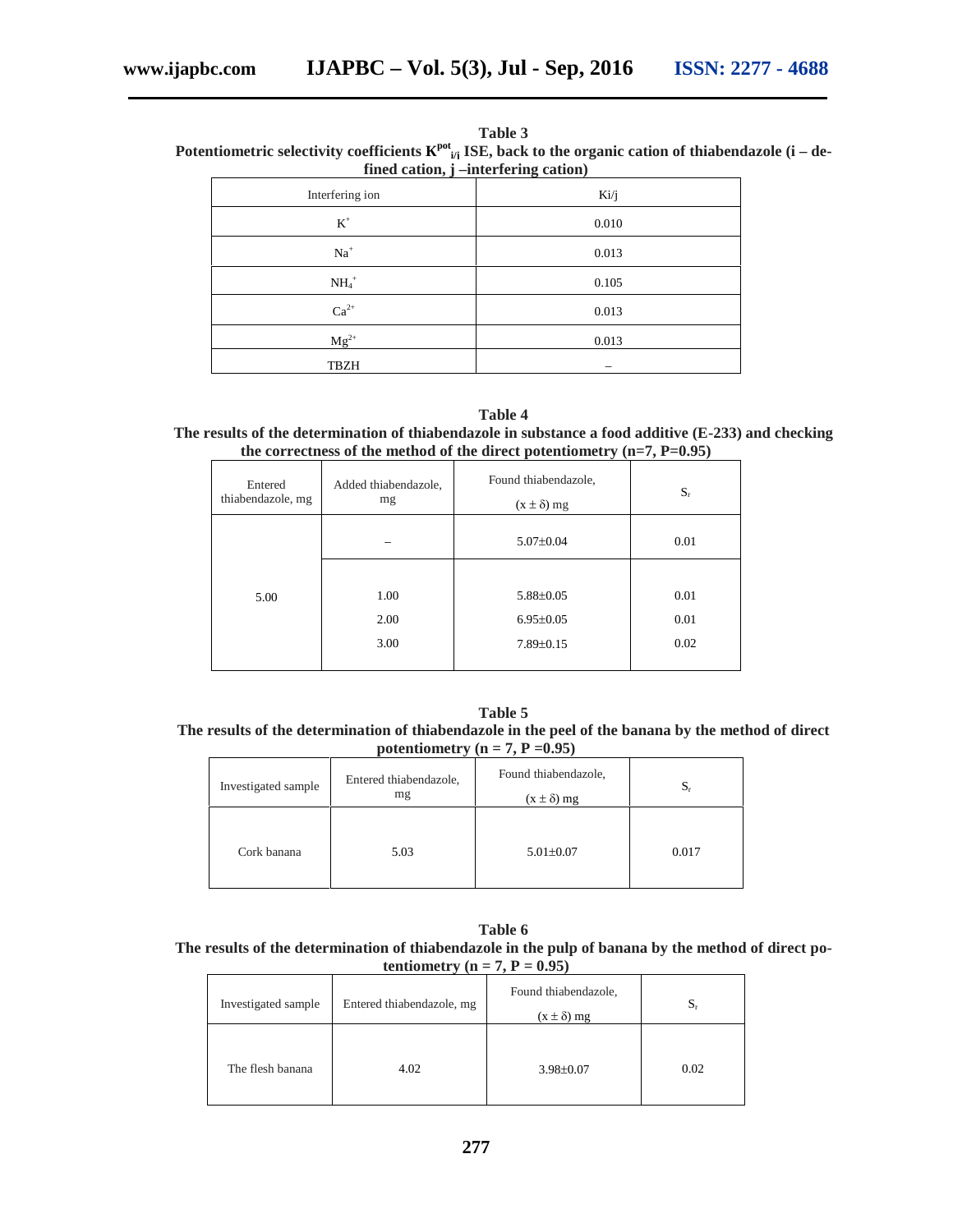

**Figure 1 UV absorption spectra of solutions of thiabendazole depending on the solution pH**



**Figure 2 UV** absorption spectra of thiabendazole (1), associate  $(TBZH_2)_3$   $(Mo_{12}O_{40})_2$  (2), **MPA (3) at pH=4.0 ( (TBZH) =10–<sup>5</sup> mol/l, l=1 cm)**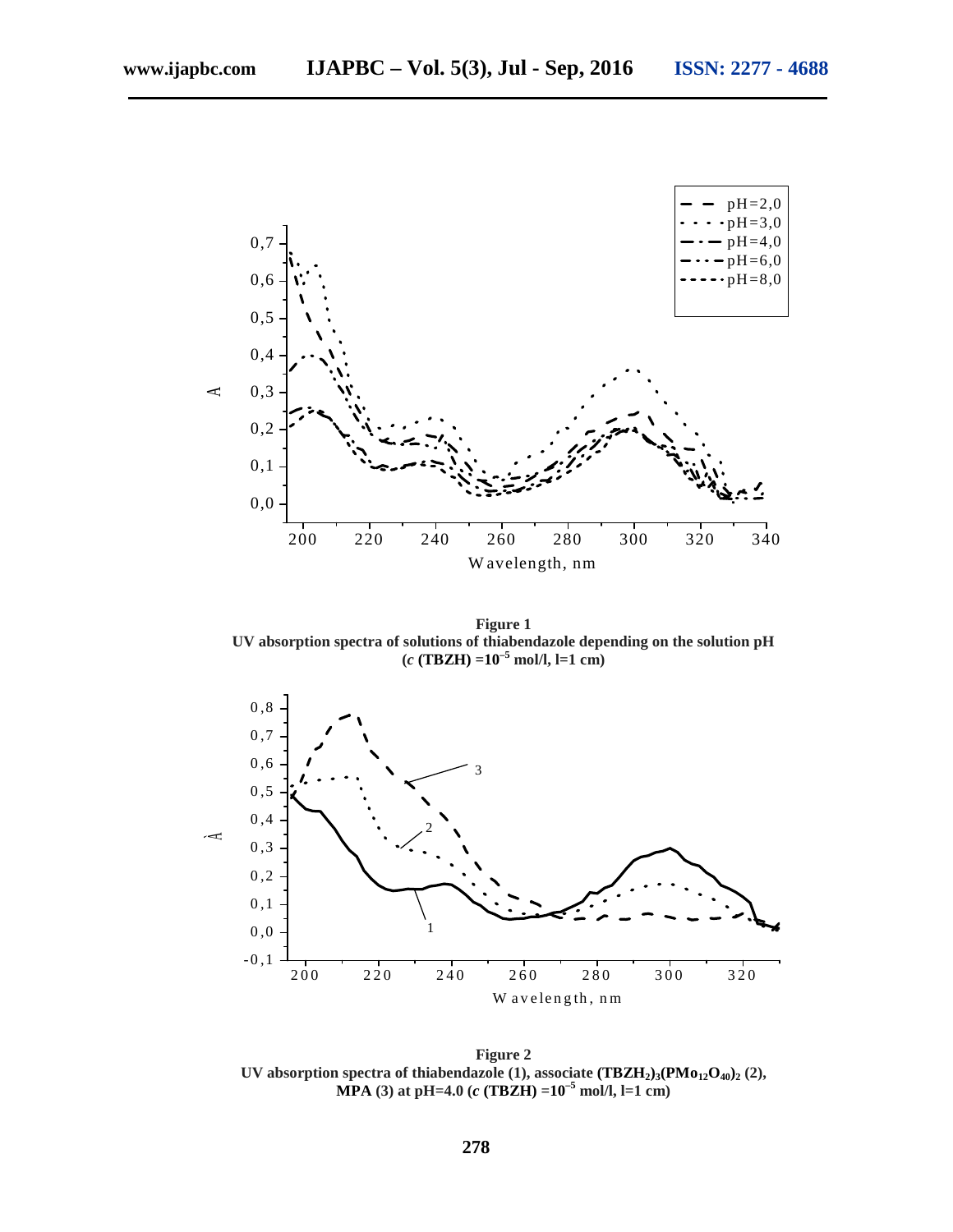

**Figure 3** The dependence of the absorption system TBZ–MFC on the concentration of Thiabendazole (V<sub>MFC</sub>=4 **ml, (MPA)= (TBZH) =10–<sup>5</sup> mol/l, =238 nm, l=1 cm**



**Figure 4 The potential of the ISE from p (TBZH) (the membrane with the content of EAS 0.010 g; membrane solvent (MS)-TCP, pH=4.0)**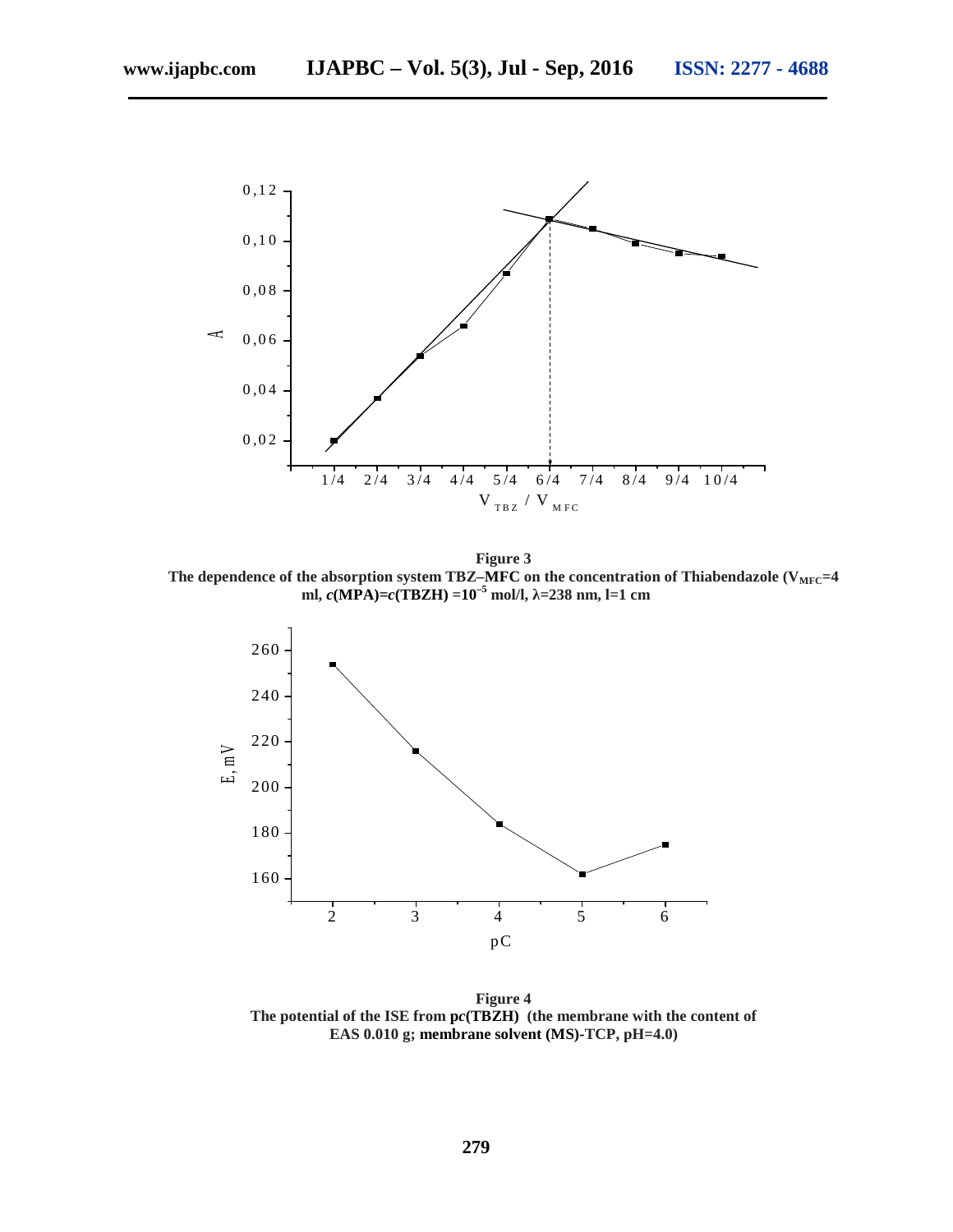

**Figure 5 The potential of the ISE concentration thiabendazole at different pH values (the membrane with the content of EAS 0.010 g; MS – TCP)**



**Figure 6** Determination of potentiometric selectivity coefficient  $\frac{pot}{i/j}$  is ICE on thiabendazole by the method **of mixed solutions in the absence and in the presence of interfering ions**